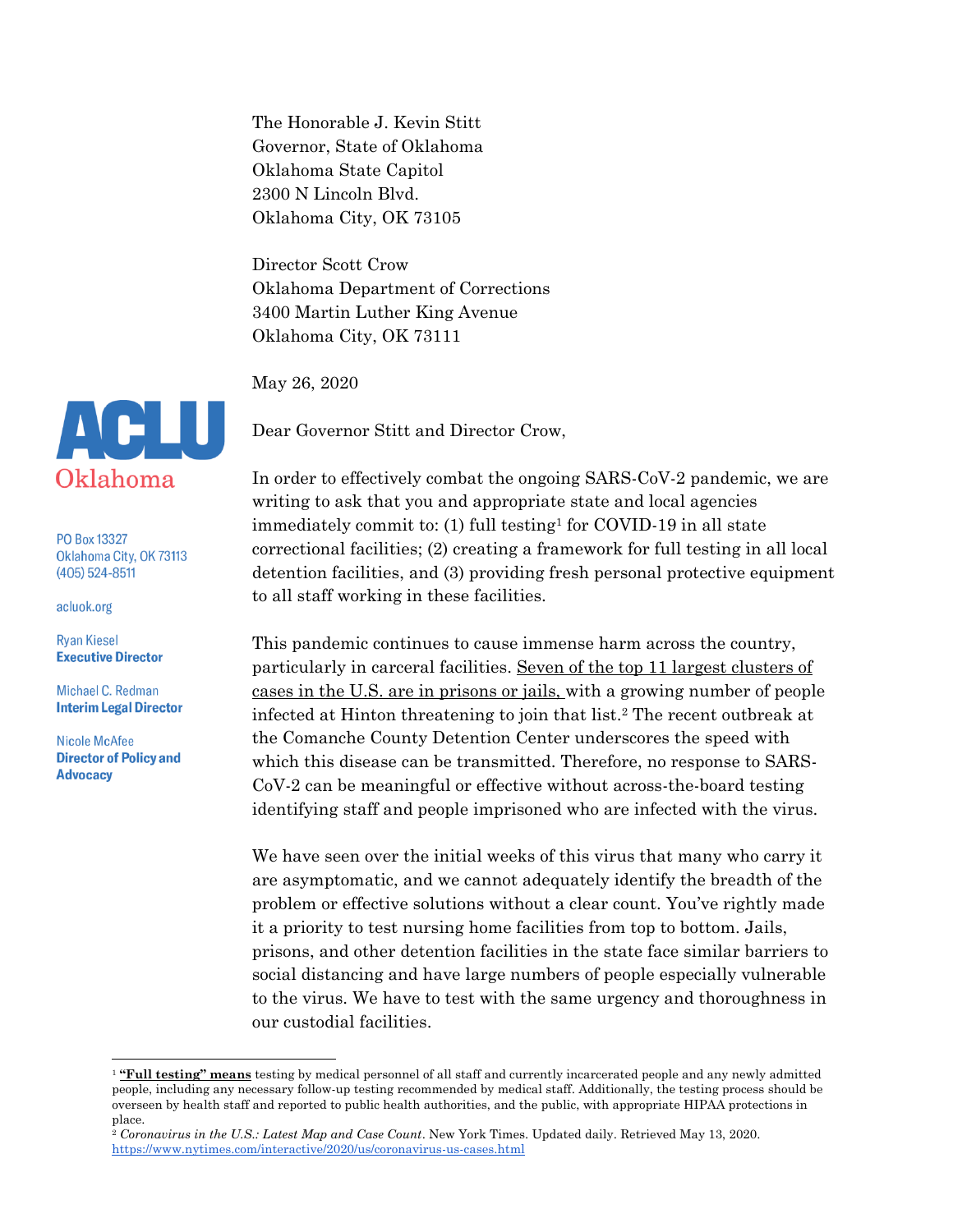Because COVID-19 can be transmitted by asymptomatic persons, we ask that you commit to full-testing in all state and county correctional facilities in Oklahoma **within one week** of your receipt of this letter.

As public health experts have made clear, $3$  testing all people imprisoned and staff in jails and prisons is necessary before states can fully resume normal activity. And as an epidemiological model created by public health experts demonstrates, these facilities exacerbate the spread of COVID-19.<sup>4</sup> Universal testing is necessary to arrest the spread of the virus inside these facilities, and just as importantly, to prevent the continued spread of the virus from jails and prisons back into the community over the upcoming months.

Recognizing that testing is one of the few proven ways to track and slow the spread of the virus absent a vaccine or effective treatment, Governors like Bill Lee in Tennessee<sup>5</sup> and Phil Murphy in New Jersey<sup>6</sup> have already implemented universal testing in all state correctional facilities.

The urgency is further reaffirmed by the statistics we've already seen, even before universal testing across all jails and prisons is in place:

- Over 25,000 people imprisoned have tested positive, and the observed rate of infection is not slowing down.<sup>7</sup>
- Over  $6,000$  prison staff have also tested positive,<sup>8</sup> even while corrections leaders have been vocal about the situation they face.<sup>9</sup>
- The ACLU and the UCLA School of Law are tracking new infections and deaths among both staff and people who are



PO Box 13327 Oklahoma City, OK 73113  $(405)$  524-8511

acluok.org

**Ryan Kiesel Executive Director** 

Michael C. Redman **Interim Legal Director** 

<sup>3</sup> Firth, Shannon.*COVID-19 Testing Lags in Prisons and Jails*. MedPage Today. May 8, 2020. [https://www.medpagetoday.com/infectiousdisease/covid19/86391;](https://www.medpagetoday.com/infectiousdisease/covid19/86391) Infectious Diseases Society of America, HIV Medicine Association. *IDSA, HIVMA Call for Strengthened Detention Facility Responses to COVID-19*. IDSA official site. May 1, 2020. [https://www.idsociety.org/globalassets/idsa/public-health/covid-19/covid-19-in-correctional-facilities.pdf;](https://www.idsociety.org/globalassets/idsa/public-health/covid-19/covid-19-in-correctional-facilities.pdf) *see also* Parrish,

David. *We need to stem the spread of COVID-19 among inmates*. Tampa Bay Times. May 11, 2020. <https://www.tampabay.com/opinion/2020/05/11/we-need-to-stem-the-spread-of-covid-19-among-inmates-column/>

<sup>4</sup> Multiple Authors. *COVID-19 Model Finds Nearly 100,000 More Deaths Than Current Estimates, Due to Failures to Reduce Jails*. ACLU. April 2020.<https://www.aclu.org/report/flattening-curve-why-reducing-jail-populations-key-beating-covid-19> <sup>5</sup> Allison, Natalie; Timms, Mariah. *Tennessee to test all inmates, prison staff after massive COVID-19 outbreak at Trousdale* 

*Turner*. Tennessean. May 1, 2020. [https://www.tennessean.com/story/news/politics/2020/05/01/tennessee-testing-all-inmates](https://www.tennessean.com/story/news/politics/2020/05/01/tennessee-testing-all-inmates-prison-staff-after-multiple-outbreaks/3067388001/)[prison-staff-after-multiple-outbreaks/3067388001/](https://www.tennessean.com/story/news/politics/2020/05/01/tennessee-testing-all-inmates-prison-staff-after-multiple-outbreaks/3067388001/)

<sup>6</sup> Office of Governor Phil Murphy. *New Jersey Department of Corrections to Begin Universal COVID-19 Testing and Launches Non-Congregate Housing Program for First Responders*. NJ.gov. May 1, 2020. <https://www.nj.gov/governor/news/news/562020/approved/20200501a.shtml>

<sup>7</sup> *Death by Incarceration*. ACLU and UCLA Prison Law and Policy Program. Updated frequently. Retrieved May 13, 2020. [https://docs.google.com/spreadsheets/d/1bTMdmt2IG2UrRDcDhKK2ws\\_ZS-sXqDsPMVC\\_2SDb3Lw/edit#gid=634242190](https://docs.google.com/spreadsheets/d/1bTMdmt2IG2UrRDcDhKK2ws_ZS-sXqDsPMVC_2SDb3Lw/edit#gid=634242190) <sup>8</sup> [A State-by-State Look at Coronavirus in Prisons. The Marshall Project. Updated frequently. Retrieved May 13, 2020.](https://docs.google.com/spreadsheets/d/1bTMdmt2IG2UrRDcDhKK2ws_ZS-sXqDsPMVC_2SDb3Lw/edit#gid=634242190)  [https://www.themarshallproject.org/2020/05/01/a-state-by-state-look-at-coronavirus-in-prisons](https://docs.google.com/spreadsheets/d/1bTMdmt2IG2UrRDcDhKK2ws_ZS-sXqDsPMVC_2SDb3Lw/edit#gid=634242190)

<sup>9</sup> *ACLU and Council of Prison Locals Call for Msas Testing of all Employees and incarcerated People as Over 5,000 Correctional Officers*. ACLU. May 7, 2020. [https://www.aclu.org/press-releases/aclu-and-council-prison-locals-call-mass](https://www.aclu.org/press-releases/aclu-and-council-prison-locals-call-mass-testing-all-employees-and-incarcerated)[testing-all-employees-and-incarcerated](https://www.aclu.org/press-releases/aclu-and-council-prison-locals-call-mass-testing-all-employees-and-incarcerated)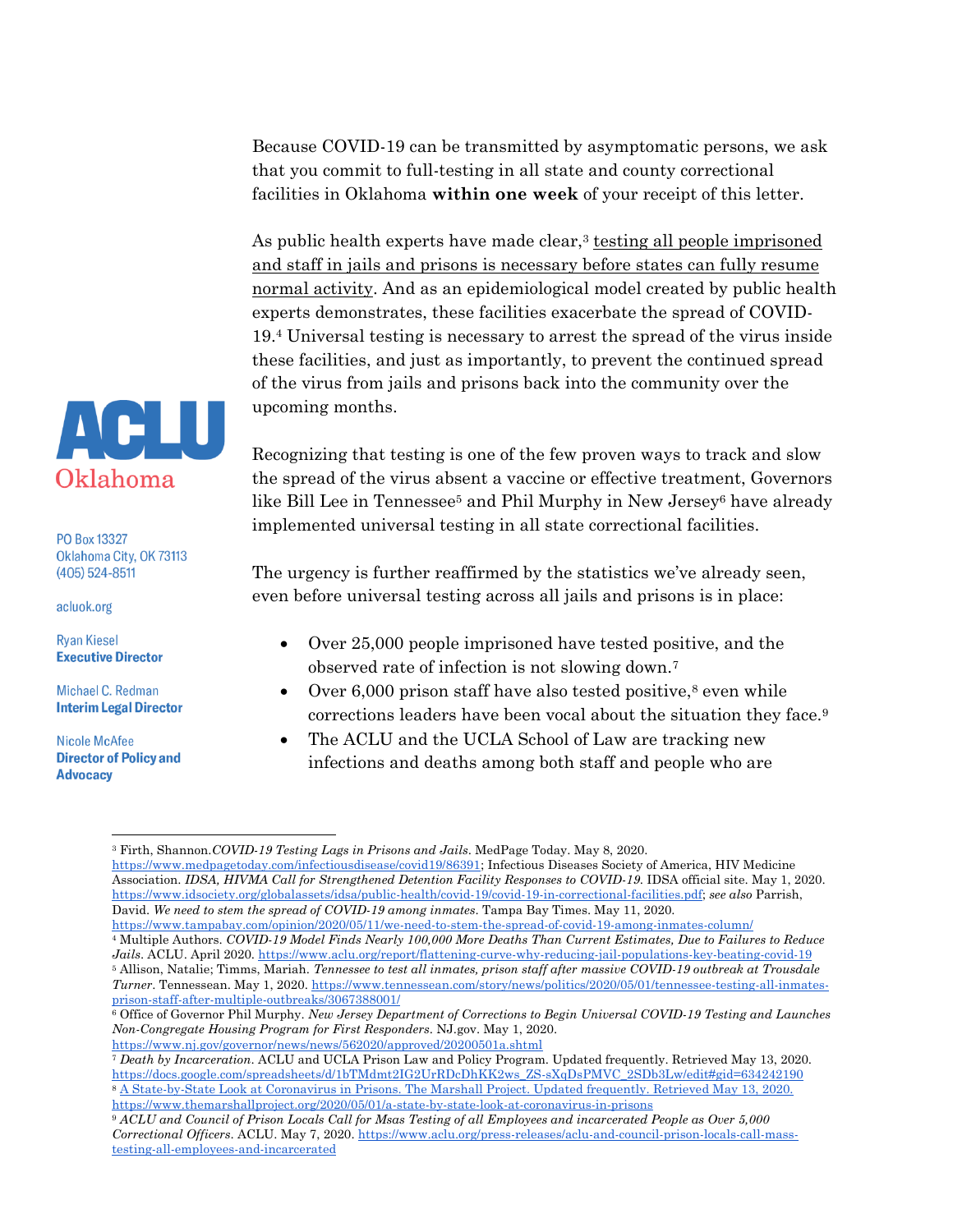incarcerated, which continue to rise.<sup>10</sup> So far, 310 incarcerated people and 37 staff have died in custodial facilities.<sup>11</sup>

As bad as these numbers already are, they will grow worse. Immediate and universal testing in state and local correctional facilities is a necessary, threshold step to understand the true scope of the problem and to take action that will be effective in protecting the lives of staff, people who are incarcerated, and those living in surrounding communities. This includes full transparency by providing the public information on testing and confirmed cases for all facilities in Oklahoma, including jails and privately-run facilities, as we've seen on the ODOC website.

Additionally, all jails and county detention facilities should be required to adopt the Department of Corrections' COVID-19 response guidelines as stated in their Pandemic Planning Guide, as recommended by the Oklahoma State Department of Health. We have seen what harm can be done with the outbreak in Comanche County, and we know ODOC does not have the capacity or staff to take over every county detention facility in the state. Therefore, we must ask sheriffs and county commissioners to proactively adopt the ODOC response guidelines and implement them with urgency, to avoid 76 more versions of the Comanche County outbreak. A consistent and comprehensive approach among all facilities will help limit the spread of the disease. Reporting those numbers on publicly available websites, as ODOC has consistently done, for all custodial facilities in Oklahoma, is critical for accountability and public safety.

Finally, all county and municipal governments and any businesses contracted to operate custodial facilities should be directed to take immediate steps to significantly reduce the population in local custodial facilities. Local jurisdictions should take whatever steps possible, including:

1. Reducing intake into local custodial facilities by primarily responding to legal violations through warnings, summons, and citations. Local jurisdictions should cease making custodial arrests unless absolutely necessary to prevent an imminent and serious threat to public health and safety. Accordingly, arrests for misdemeanor offenses should be prohibited for a period of time and arrests for felony offenses should be limited



PO Box 13327 Oklahoma City, OK 73113  $(405)$  524-8511

acluok.org

**Ryan Kiesel Executive Director** 

Michael C. Redman **Interim Legal Director** 

<sup>10</sup> *A State-by-State Look at Coronavirus in Prisons*. The Marshall Project. Updated frequently. Retrieved May 13, 2020. <https://www.themarshallproject.org/2020/05/01/a-state-by-state-look-at-coronavirus-in-prisons>

<sup>11</sup> *Death by Incarceration*. ACLU and UCLA Prison Law and Policy Program. Updated frequently. Retrieved May 13, 2020. [https://docs.google.com/spreadsheets/d/1bTMdmt2IG2UrRDcDhKK2ws\\_ZS-sXqDsPMVC\\_2SDb3Lw/edit#gid=634242190](https://docs.google.com/spreadsheets/d/1bTMdmt2IG2UrRDcDhKK2ws_ZS-sXqDsPMVC_2SDb3Lw/edit#gid=634242190)